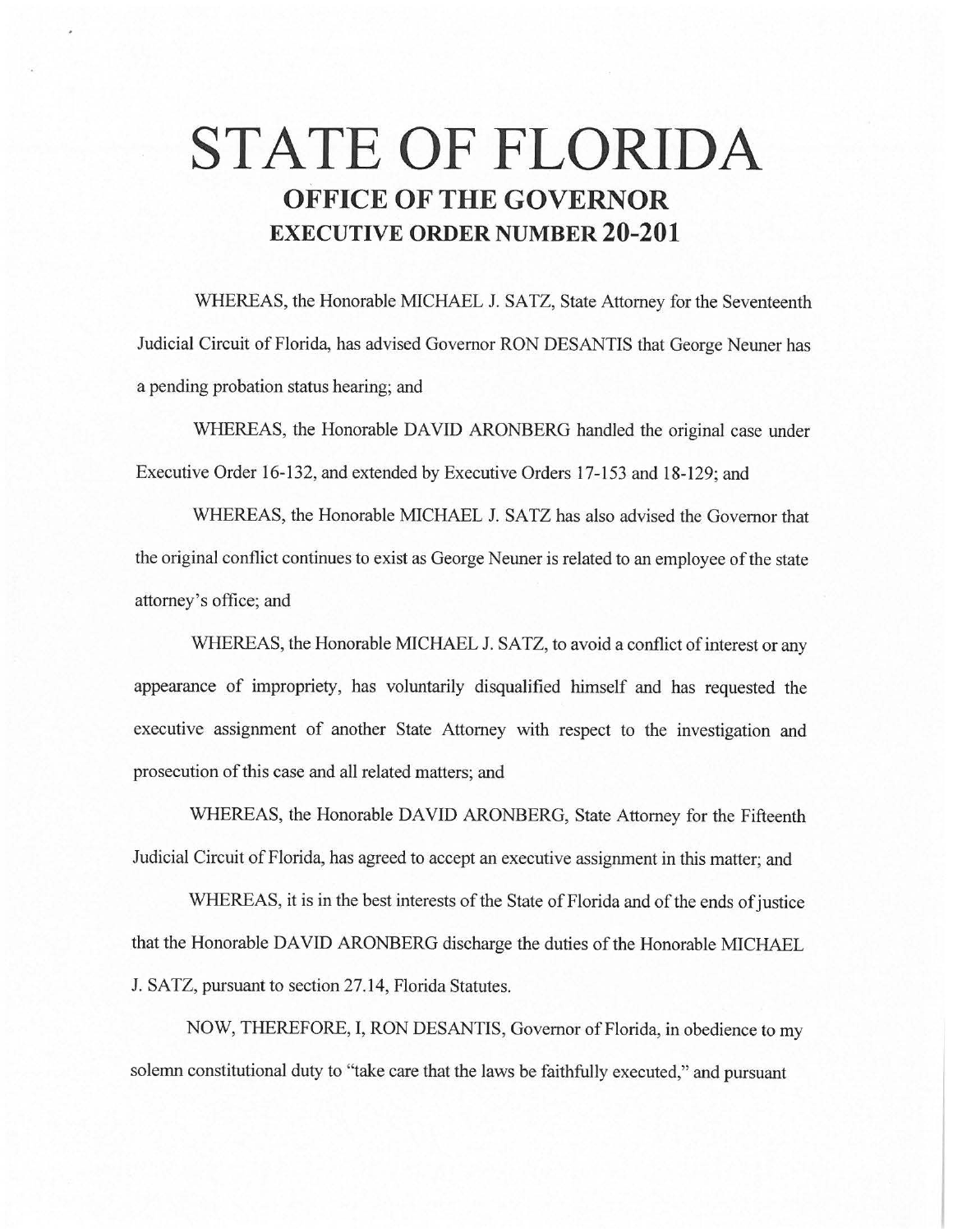to the Constitution and laws of the State of Florida, issue the following Executive Order, effective immediately:

### Section 1.

The Honorable DAVID ARONBERG, State Attorney for the Fifteenth Judicial Circuit of Florida, referred to as the "Assigned State Attorney," is assigned to discharge the duties of the Honorable MICHAEL J. SATZ, State Attorney for the Seventeenth Judicial Circuit of Florida, as they relate to the investigation, prosecution, and all matters related to George Neuner.

#### Section 2.

The Assigned State Attorney or one or more Assistant State Attorneys and Investigators, who have been designated by the Assigned State Attorney, shall proceed immediately to the Seventeenth Judicial Circuit of Florida, and are vested with the authority to perform the duties prescribed herein.

# Section 3.

All residents of the Seventeenth Judicial Circuit are requested, and all public officials are directed, to cooperate and render whatever assistance is necessary to the Assigned State Attorney, so that justice may be served.

## Section 4.

The period of this Executive Assignment shall be for one (I) year, to and including August 18, 2021.